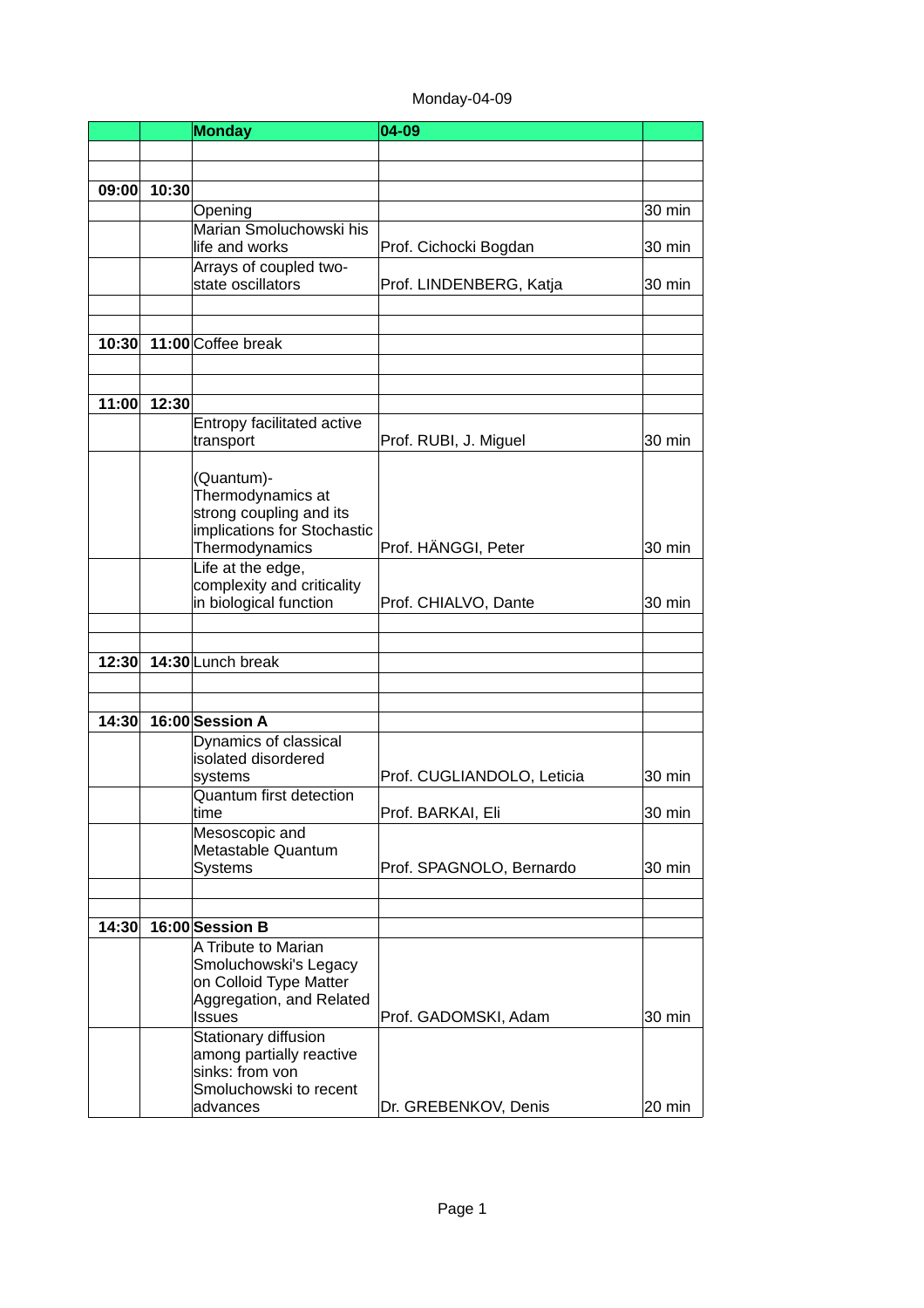|       | Stochastic advection-         |                              |        |
|-------|-------------------------------|------------------------------|--------|
|       | reaction-diffusion model      |                              |        |
|       | for phytoplankton             |                              |        |
|       | populations in a 2D spatial   |                              |        |
|       | domain                        | Dr. VALENTI, Davide          | 20 min |
|       |                               |                              |        |
|       | Thermodynamic activation      |                              |        |
|       | energy for self diffusion     |                              |        |
|       | and order-order relaxation    |                              |        |
|       | in intermetallic              |                              |        |
|       | compounds: atomistic          |                              |        |
|       | model and Monte Carlo         |                              |        |
|       | simulations.                  | Prof. ABDANK-KOZUBSKI, Rafal | 20 min |
|       |                               |                              |        |
|       |                               |                              |        |
| 14:30 | 15:55 Session C               |                              |        |
|       | Transient anomalous           |                              |        |
|       | diffusion in ratchet          |                              |        |
|       | systems                       | Prof. ŁUCZKA, Jerzy          | 30 min |
|       | Temperature-abnormal          |                              |        |
|       | diffusivity and weak          |                              |        |
|       | ergodicity breaking in        |                              |        |
|       | space-periodic systems        |                              |        |
|       |                               |                              | 20 min |
|       | driven by external forces     | Prof. MARCHENKO, Ivan        |        |
|       | Time-Dependent                |                              |        |
|       | <b>Fluctuations and</b>       |                              |        |
|       | Superdiffusivity in the       |                              |        |
|       | <b>Driven Lattice Lorentz</b> |                              |        |
|       | Gas                           | Prof. FRANOSCH, Thomas       | 20 min |
|       | Variational formula for the   |                              |        |
|       | current generating            |                              |        |
|       | function and finite-time      |                              |        |
|       | thermodynamic                 |                              |        |
|       | uncertainty relations         | Dr. DECHANT, Andreas         | 15 min |
|       |                               |                              |        |
|       |                               |                              |        |
| 16:00 | 16:30 Coffee break            |                              |        |
|       |                               |                              |        |
|       |                               |                              |        |
| 16:30 | 18:00 Session A               |                              |        |
|       |                               |                              |        |
|       | Progressive quenching         | Prof. SEKIMOTO, Ken          | 30 min |
|       | Foundations of the Local      |                              |        |
|       | Equilibrium Concept           | Prof. HILFER, Rudolf         | 30 min |
|       | Fluctuating                   |                              |        |
|       | hydrodynamics of one-         |                              |        |
|       | dimensional nonlinear         |                              |        |
|       | chains                        | Prof. POSCH, Harald          | 30 min |
|       |                               |                              |        |
|       |                               |                              |        |
| 16:30 | 18:05 Session B               |                              |        |
|       | Harmonic spectral             |                              |        |
|       | components in time            |                              |        |
|       | sequences of Markov           |                              |        |
|       | correlated events with an     |                              |        |
|       | application to EEG and        |                              |        |
|       | <b>MEG</b> signals            | Prof. CARBONE, Anna          | 30 min |
|       |                               |                              |        |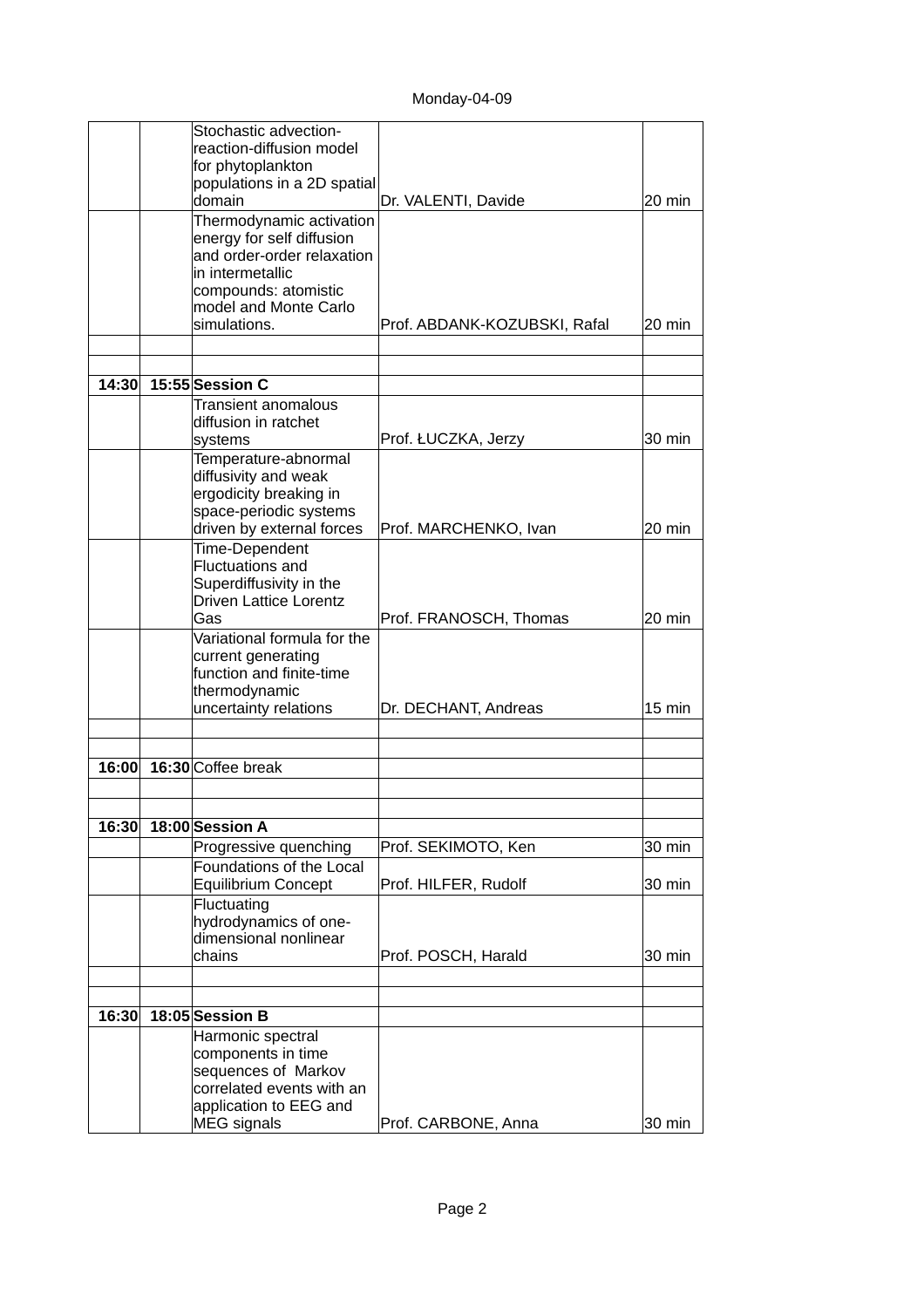Monday-04-09

|       | Characterizing rare<br>fluctuations in soft<br>particulate flows                                                    | Dr. E. RAHBARI, S. H.          | 20 min |
|-------|---------------------------------------------------------------------------------------------------------------------|--------------------------------|--------|
|       | Glass transition as the<br>consequence of spatially<br>correlated stochastic<br>dynamics                            | Dr. MAJKA, Maciej              | 15 min |
|       | Long range correlations in<br>dynamical systems and in<br>observed data                                             | Prof. KANTZ, Holger            | 30 min |
|       |                                                                                                                     |                                |        |
| 16:30 | 17:50 Session C                                                                                                     |                                |        |
|       | Dynamical maps on<br>quantum Orlicz spaces                                                                          | Prof. MAJEWSKI, Wladyslaw Adam | 30 min |
|       | Where are we with the<br>understanding of a<br>collective dynamics of<br>quasi-periodically<br>perturbed particles? | Prof. STEFANOVSKA, Aneta       | 30 min |
|       | <b>Aerated Poisson</b><br>distributions and their<br>exact approximants                                             | Prof. PENSON, Karol            | 20 min |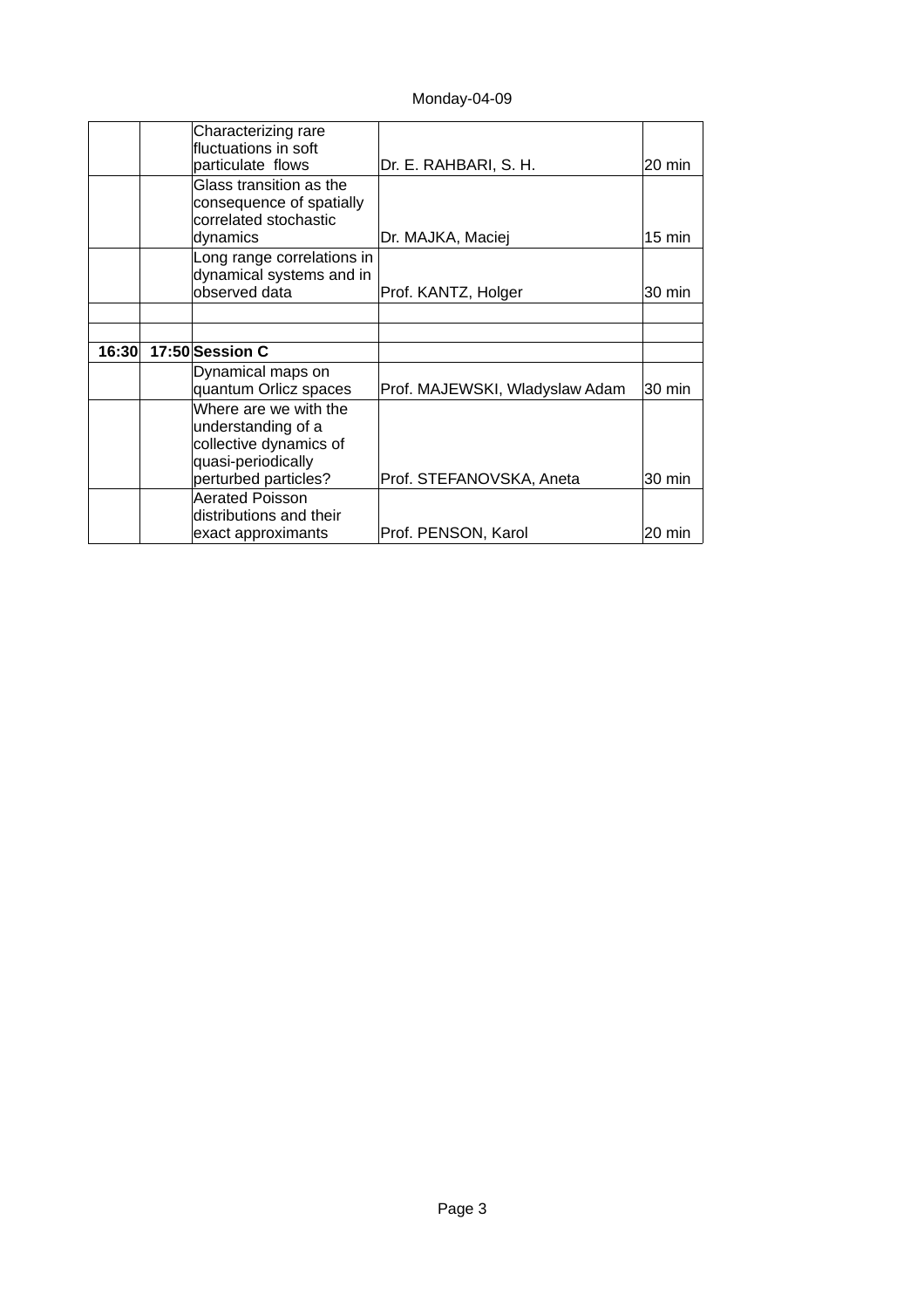| Tuesday-05-09 |
|---------------|
|---------------|

|       | <b>Tuesday</b>                                                   | 05-09                   |        |
|-------|------------------------------------------------------------------|-------------------------|--------|
|       |                                                                  |                         |        |
|       |                                                                  |                         |        |
| 09:00 | 10:30 Session A                                                  |                         |        |
|       | Intermediate asymptotics and                                     |                         |        |
|       | aging phenomena in<br>anomalous transport by flows.              | Prof. SOKOLOV, Igor     | 30 min |
|       | Aging transient superdiffusive                                   |                         |        |
|       | dynamics in in vivo neuronal                                     |                         |        |
|       | mRNP transport: A Levy walk                                      |                         |        |
|       | description                                                      | Prof. JEON, Jae Hyung   | 30 min |
|       | Anomalous diffusion, ageing,                                     |                         |        |
|       | and non-ergodicity                                               | Prof. METZLER, Ralf     | 30 min |
|       |                                                                  |                         |        |
| 09:00 | 10:30 Session B                                                  |                         |        |
|       | Induced motion of a probe in                                     |                         |        |
|       | contact with a nonequilibrium                                    |                         |        |
|       | medium                                                           | Prof. MAES, Christian   | 30 min |
|       | How to Measure Load-<br>Dependent Kinetics of                    |                         |        |
|       | <b>Individual Motor Molecules</b>                                |                         |        |
|       | Without a Force-Clamp                                            | Prof. FLYVBJERG, Henrik | 30 min |
|       | Modelling heart rhytm                                            |                         |        |
|       | variability in heart transplant<br>patients by cellular automata |                         |        |
|       | on complex networks                                              | Prof. MAKOWIEC, Danuta  | 30 min |
|       |                                                                  |                         |        |
|       |                                                                  |                         |        |
| 09:00 | 10:10 Session C                                                  |                         |        |
|       | Nonergodic dynamics in the<br>plasma membrane of living          |                         |        |
|       | cells                                                            | Prof. KRAPF, Diego      | 30 min |
|       | <b>Isothermal Langevin dynamics</b>                              |                         |        |
|       | in systems with power-law                                        |                         |        |
|       | spatially dependent friction                                     | Prof. FARAGO, Oded      | 20 min |
|       | Large deviations of surface<br>height in the Kardar-Parisi-      |                         |        |
|       | Zhang equation                                                   | Prof. MEERSON, Baruch   | 20 min |
|       |                                                                  |                         |        |
|       |                                                                  |                         |        |
| 10:30 | 11:00 Coffee break                                               |                         |        |
|       |                                                                  |                         |        |
| 11:00 | 12:30 Session A                                                  |                         |        |
|       | Nonequilibrium steady states                                     |                         |        |
|       | in Langevin thermal systems                                      | Prof. PARK, Hyunggyu    | 30 min |
|       | Brownian yet non-Gaussian                                        |                         |        |
|       | <b>Diffusion</b><br>Transport of granular materials              | Prof. CHECHKIN, Aleksei | 30 min |
|       | in turbulent flows (or sand in                                   |                         |        |
|       | streams)                                                         | Prof. SCHUMER, Rina     | 30 min |
|       |                                                                  |                         |        |
|       |                                                                  |                         |        |
|       | 11:00 12:30 Session B                                            |                         |        |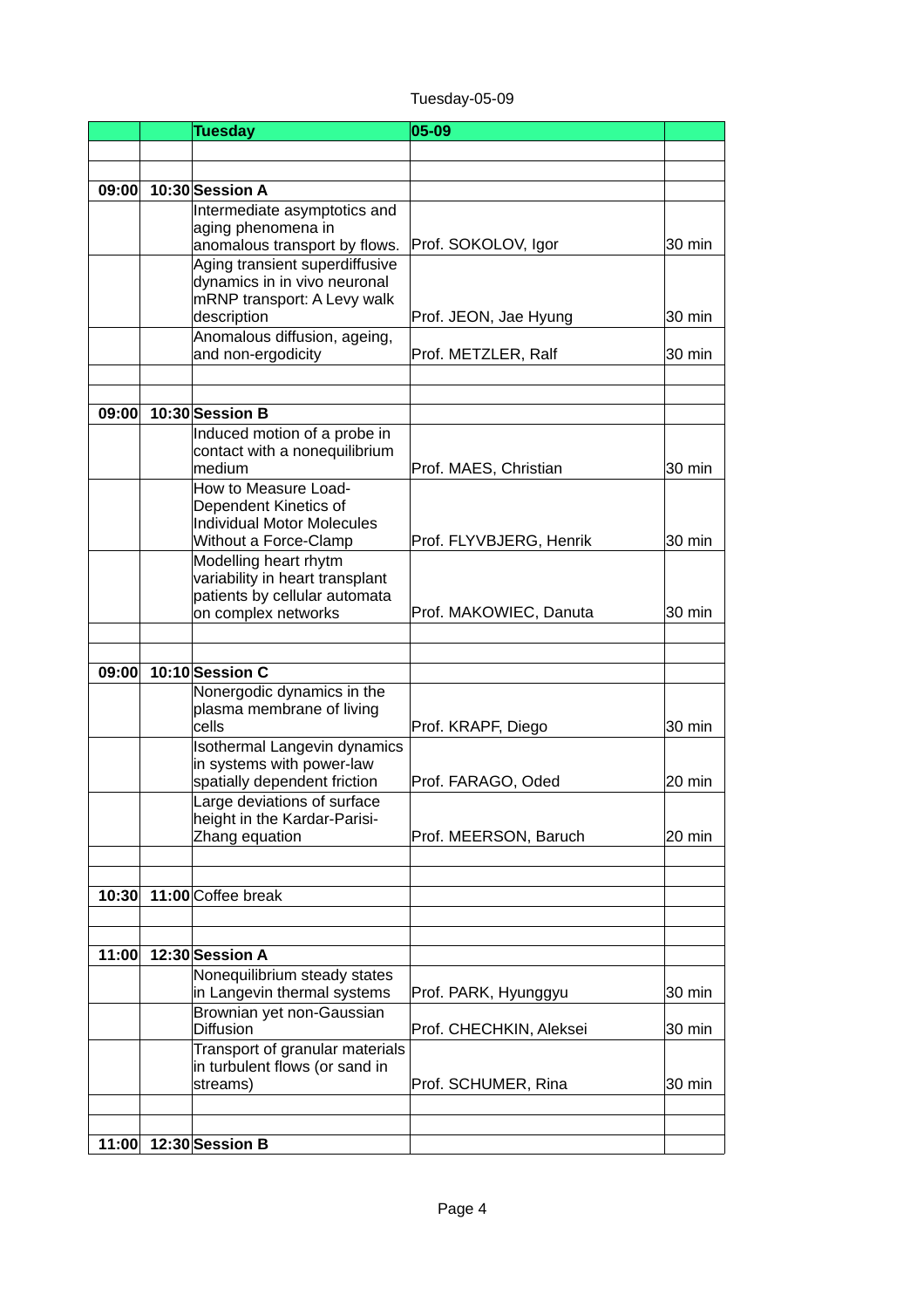Tuesday-05-09

| DNA G-quadruplex stability<br>analysis<br>Diffusion of a tagged particle in<br>two dimensional elastic<br>networks<br>Stochastic gene expression in | Dr. FIASCONARO, Alessandro<br>Prof. LOMHOLT, Michael<br>Ochab-Marcinek | 30 min<br>20 min<br>20 min |
|-----------------------------------------------------------------------------------------------------------------------------------------------------|------------------------------------------------------------------------|----------------------------|
|                                                                                                                                                     |                                                                        |                            |
|                                                                                                                                                     |                                                                        |                            |
|                                                                                                                                                     |                                                                        |                            |
|                                                                                                                                                     |                                                                        |                            |
| cells undergoing division<br>Mechanical interactions affect                                                                                         |                                                                        |                            |
| biological evolution in bacterial<br>colonies                                                                                                       | Dr. WACLAW, Bartlomiej                                                 | 20 min                     |
|                                                                                                                                                     |                                                                        |                            |
| 11:00<br>12:30 Session C                                                                                                                            |                                                                        |                            |
| Quantum model of self-                                                                                                                              |                                                                        |                            |
| oscillations in chemical<br>engines                                                                                                                 | Prof. ALICKI, Robert                                                   | 30 min                     |
| Order in Quantum Compass<br>and Orbital \$e_g\$ Models                                                                                              | Prof. OLEŚ, Andrzej M.                                                 | 20 min                     |
| Path integral formalism of<br>quantum thermodynamics                                                                                                | Dr. FUNO, Ken                                                          | 20 min                     |
| Quantum measurements of<br>work fluctuations                                                                                                        | Dr. HOVHANNISYAN, Karen                                                | 20 min                     |
|                                                                                                                                                     |                                                                        |                            |
| 14:00 Lunch break<br>12:30                                                                                                                          |                                                                        |                            |
|                                                                                                                                                     |                                                                        |                            |
| 15:30 Session A<br>14:00                                                                                                                            |                                                                        |                            |
| Deep learning - results, origin<br>and relation to statistical                                                                                      |                                                                        |                            |
| physics                                                                                                                                             | Prof. CZESŁAW, Jędrzejek                                               | 30 min                     |
| Memory in stochastic and                                                                                                                            |                                                                        |                            |
| chaotic processes<br>Generalized Poisson-Kac                                                                                                        | Prof. Fuliński Andrzej                                                 | 20 min                     |
| processes in statistical                                                                                                                            |                                                                        |                            |
| physics, thermodynamics and                                                                                                                         |                                                                        |                            |
| transport<br>An anomalous diffusion                                                                                                                 | Prof. GIONA, Massimiliano                                              | 20 min                     |
| approach to stochastic<br>modeling for single molecule                                                                                              |                                                                        |                            |
| tracking of receptors and<br>proteins at cell surface                                                                                               | Prof. WERON, Aleksander                                                | 20 min                     |
|                                                                                                                                                     |                                                                        |                            |
| 14:00<br>15:30 Session B                                                                                                                            |                                                                        |                            |
| Principles of design of artifical                                                                                                                   |                                                                        |                            |
| and biological molecular<br>engines                                                                                                                 | Prof. HOLYST, Robert                                                   | 30 min                     |
| Complex dynamics of genomic<br>sites in the nucleus of live cells Prof. GARINI, Yuval                                                               |                                                                        | 30 min                     |
| Navigation and target search<br>on human chromosomes                                                                                                | Dr. LIZANA, Ludvig                                                     | 15 min                     |
| Griffiths phases on a large<br>human Open Connectome<br>network                                                                                     | Dr. ÓDOR, Géza                                                         | 15 min                     |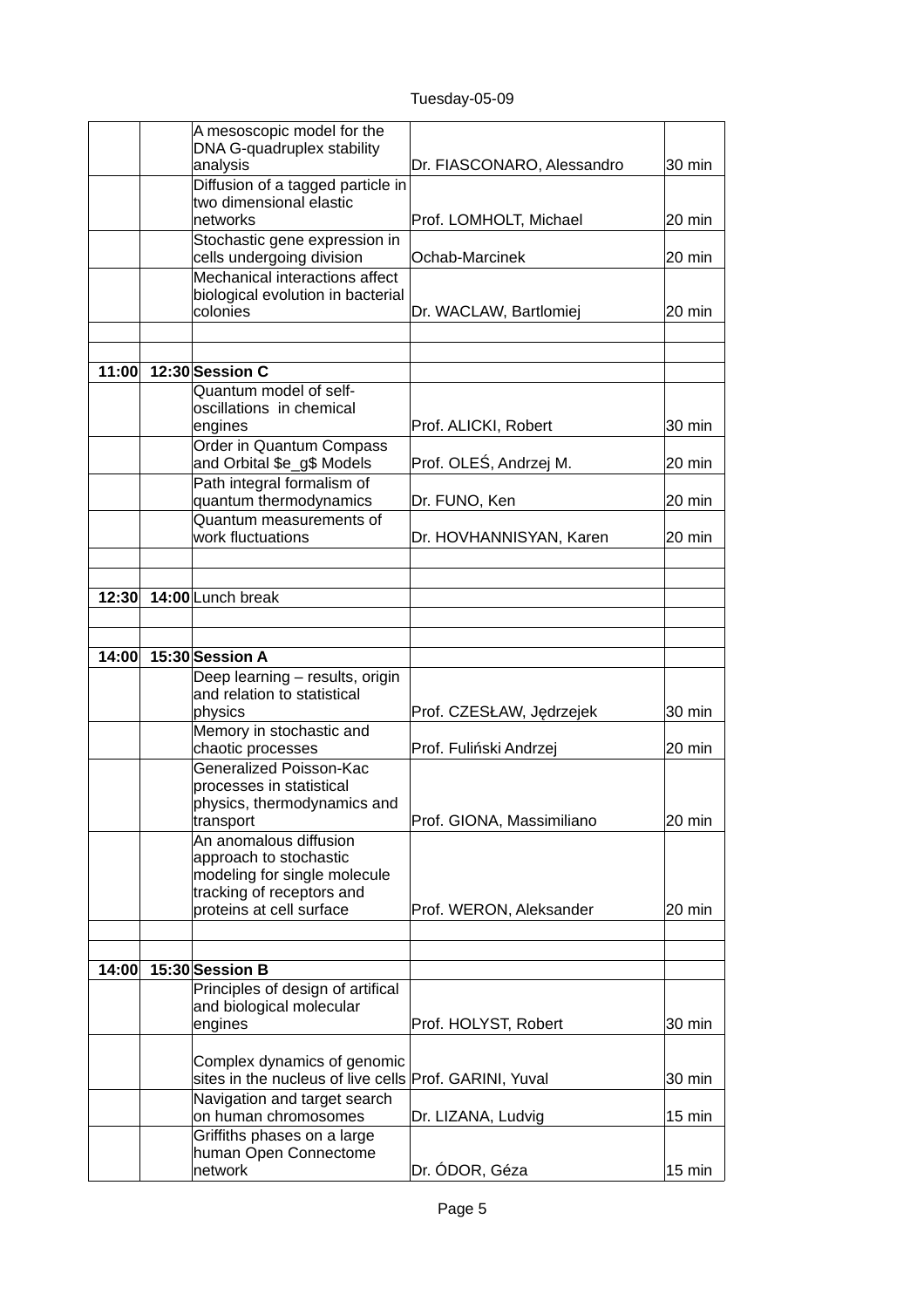| 15:30 | 16:00 Coffee break                                          |                           |                  |
|-------|-------------------------------------------------------------|---------------------------|------------------|
|       |                                                             |                           |                  |
|       |                                                             |                           |                  |
| 16:00 | 17:35 Session A                                             |                           |                  |
|       | Stochastic Dynamics in                                      |                           |                  |
|       | <b>Biological Ion Channels</b>                              | Prof. MCCLINTOCK, Peter   | 30 min           |
|       | Stochastic modeling of                                      |                           |                  |
|       | diffusion in dynamical systems:                             |                           |                  |
|       | three examples                                              | Dr. KLAGES, Rainer        | 30 min           |
|       | Understanding cooperativity                                 |                           |                  |
|       | and dynamic disorder in<br>fluctuating enzymes at the       |                           |                  |
|       | single molecule level                                       | Prof. CHAUDHURY, Srabanti | 20 min           |
|       | Evolution of information within                             |                           |                  |
|       | sEMG signals in the process of                              |                           |                  |
|       | treatment                                                   | Dr. MACHURA, Łukasz       | $15 \text{ min}$ |
|       |                                                             |                           |                  |
|       |                                                             |                           |                  |
| 16:00 | 17:30 Session B                                             |                           |                  |
|       | Nonuniversality of heat engine                              |                           |                  |
|       | efficiency at maximum power                                 | Dr. LEE, Sang Hoon        | 15 min           |
|       | Carnot efficiency is attainable                             |                           |                  |
|       | in an irreversible process                                  | Prof. LEE, Jaesung        | 20 min           |
|       | Two forms of heat transfer via                              |                           |                  |
|       | interaction with heat bath                                  | Prof. KWON, Chulan        | 20 min           |
|       | Identification of spatial                                   |                           |                  |
|       | diffusivity patches by the<br>wavelet processing of single- |                           |                  |
|       | particle trajectories                                       | Prof. POSTNIKOV, Eugene   | 15 min           |
|       | Some analytical methods of                                  |                           |                  |
|       | solutions to nonlinear diffusion                            |                           |                  |
|       | equation                                                    | Prof. GRZYWNA, Zbigniew   | 20 min           |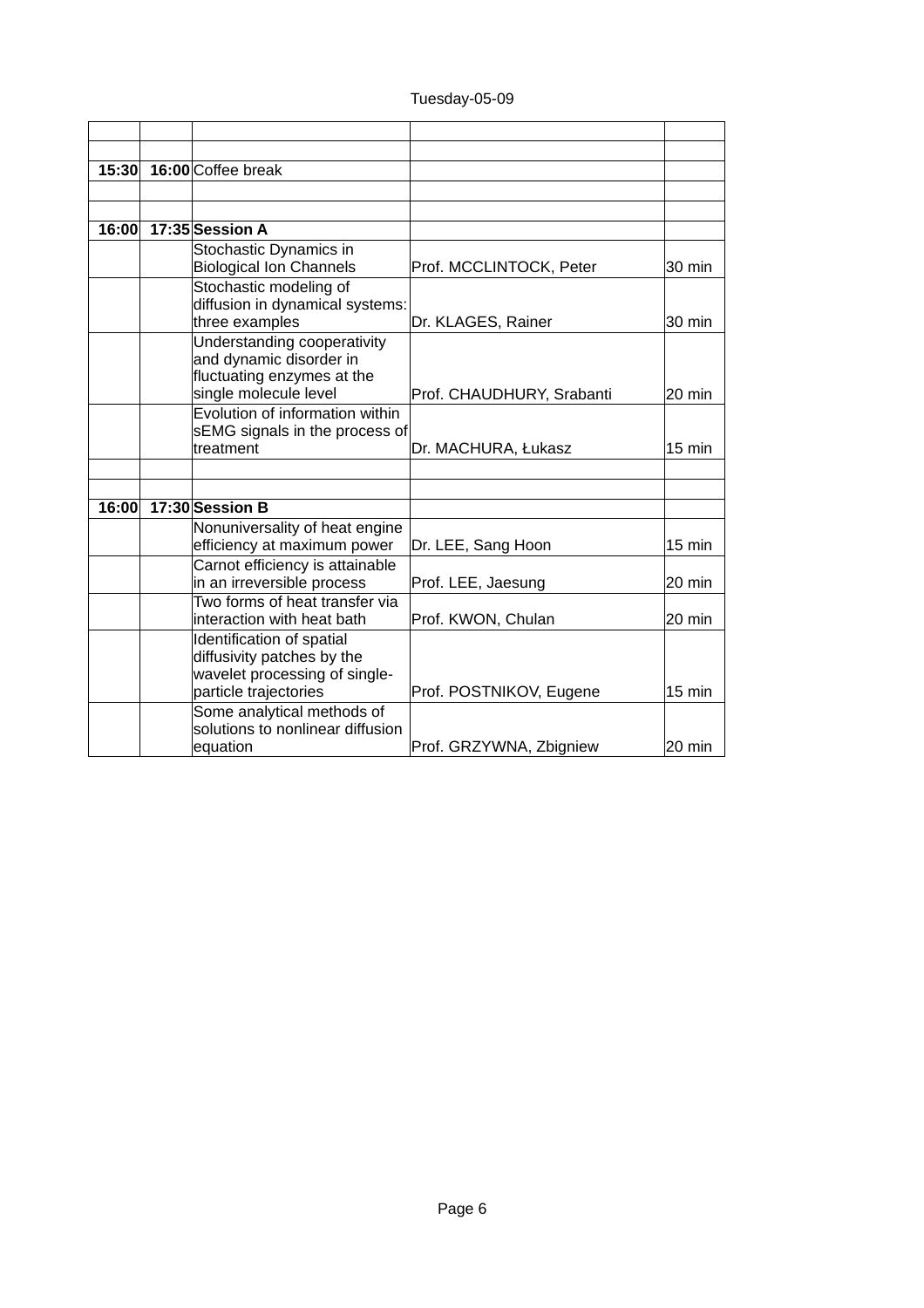#### Wednesday-06-09

|       | <b>Wednesday</b>                                          | 06-09                         |        |
|-------|-----------------------------------------------------------|-------------------------------|--------|
|       |                                                           |                               |        |
|       |                                                           |                               |        |
| 09:00 | 10:30 Session A                                           |                               |        |
|       | Looping and direct transit in<br>Brownian particle escape |                               |        |
|       | from biased entropic traps                                | Dr. BEZRUKOV, Sergey          | 30 min |
|       | Diffusive escape through a                                |                               |        |
|       | narrow opening : new                                      |                               |        |
|       | insights into a classic<br>problem                        |                               |        |
|       | Anomalous quantum                                         | Prof. OSHANIN, Gleb           | 30 min |
|       | diffusion of hydrogen atoms                               |                               |        |
|       | in proteins                                               | Prof. KNELLER, Gerald         | 30 min |
|       |                                                           |                               |        |
|       | 10:20 Session B                                           |                               |        |
| 09:00 |                                                           |                               |        |
|       | Autonomous thermal motors Prof. IMPARATO, Alberto         |                               | 20 min |
|       | Out-of-equilibrium physics                                |                               |        |
|       | in spontaneous                                            |                               |        |
|       | synchronization<br><b>Lyapunov Spectral Analysis</b>      | Prof. RUFFO, Stefano          | 30 min |
|       | of Randomly Coupled                                       |                               |        |
|       | <b>Systems</b>                                            | Dr. GHOSH, Anandamohan        | 15 min |
|       | Novel Ordered phases in                                   |                               |        |
|       | coupled driven systems:                                   |                               |        |
|       | large compact clusters and<br>fast dynamics               | Dr. CHATTERJEE, Sakuntala     | 15 min |
|       |                                                           |                               |        |
| 10:30 | 11:00 Coffee break                                        |                               |        |
|       |                                                           |                               |        |
| 11:00 | 12:30 Session A                                           |                               |        |
|       | Eliminating Inertia of a<br>Stochastic Microswimmer       |                               |        |
|       | with Constant Speed                                       | Prof. SCHIMANSKY-GEIER, Lutz  | 30 min |
|       |                                                           |                               |        |
|       | Heterogeneous continuous                                  |                               |        |
|       | time random walk on graphs Dr. TUPIKINA, Liubov           |                               | 15 min |
|       | Dynamics of self-propelled<br>colloidal particles in      |                               |        |
|       | viscoelastic fluids                                       | Dr. GOMEZ SOLANO, Juan Ruben  | 15 min |
|       | The quantum first detection                               |                               |        |
|       | problem: From the energy                                  |                               |        |
|       | spectrum to the detection<br>probabilities                | Dr. THIEL, Felix              | 15 min |
|       |                                                           |                               |        |
|       | Switching of wake-mediated                                |                               |        |
|       | interaction caused by<br>blockade effect and              |                               |        |
|       | collective wake formation                                 | Mr. KLIUSHNYCHENKO, Oleksandr | 15 min |
|       |                                                           |                               |        |
|       |                                                           |                               |        |
| 11:00 | 12:35 Session B                                           |                               |        |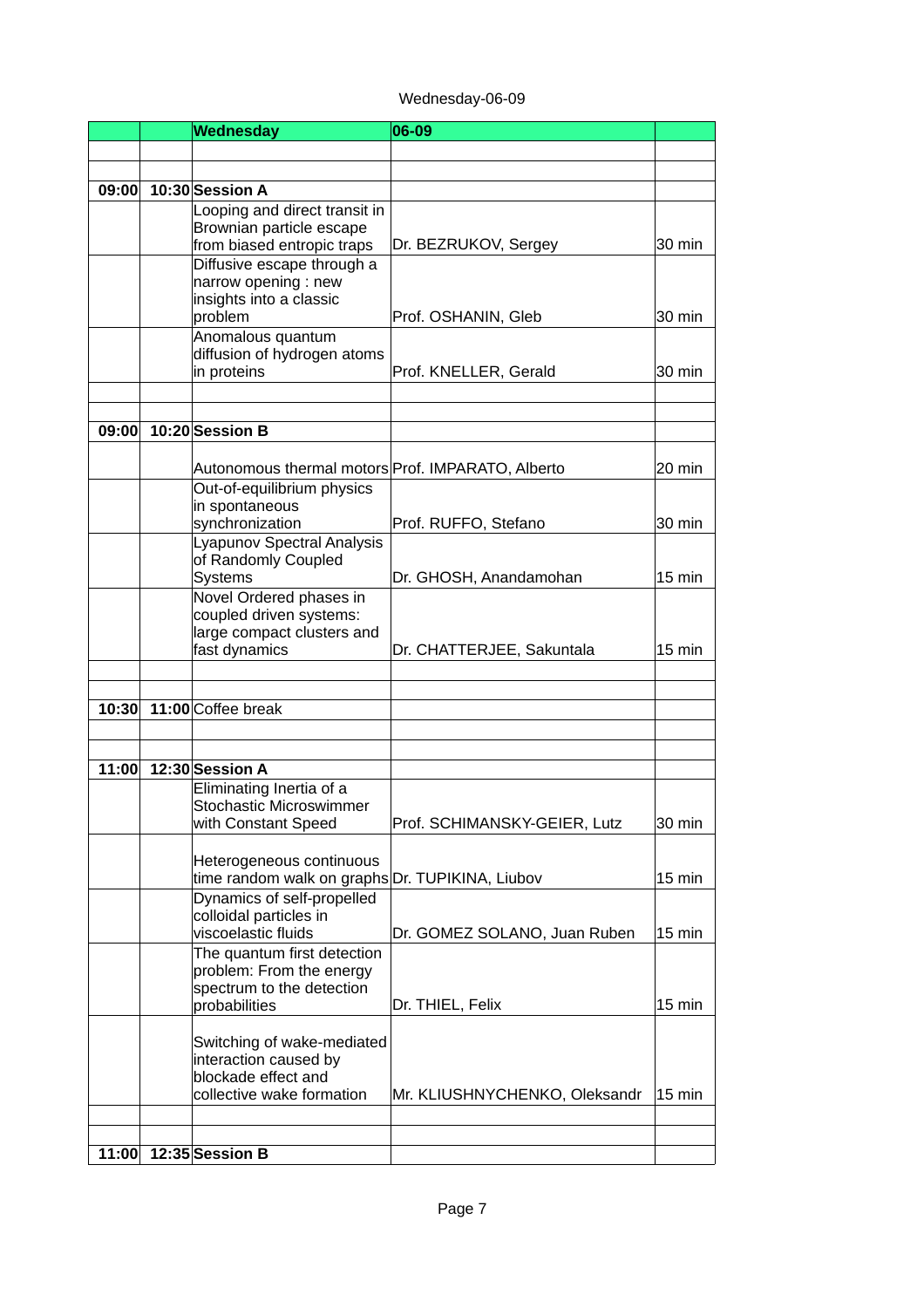Wednesday-06-09

|       | Diffusion and dynamic                    |                           |        |
|-------|------------------------------------------|---------------------------|--------|
|       | scaling in concentrated                  |                           |        |
|       | charge-stabilized colloidal              |                           |        |
|       | suspensions                              | Prof. NAEGELE, Gerhard    | 30 min |
|       | Exact solution for a \$1+1\$             |                           |        |
|       | etching model.                           | Prof. OLIVEIRA, Fernando  | 30 min |
|       | Subdiffusion in a system                 |                           |        |
|       | consisting of two different              |                           |        |
|       | media                                    | Dr. KOSZTOŁOWICZ, Tadeusz | 15 min |
|       | Random dynamics in a trap:               |                           |        |
|       | Killing vs survival                      | Prof. GARBACZEWSKI, Piotr | 20 min |
|       |                                          |                           |        |
| 12:30 | 14:00 Lunch break                        |                           |        |
|       |                                          |                           |        |
|       |                                          |                           |        |
| 14:00 | 16:10 EPS SNPD Prize Award Session       |                           |        |
|       | What is Complexity?                      | Prof. GRASSBERGER, Peter  | 30 min |
|       | A bird's eye view of                     |                           |        |
|       | Nonlinear Physics                        | Prof. PROCACCIA, Itamar   | 30 min |
|       | Measuring effective                      |                           |        |
|       | temperatures in a                        |                           |        |
|       | <b>Generalized Gibbs</b>                 |                           |        |
|       | ensemble                                 | Dr. FOINI, Laura          | 30 min |
|       | Generic properties of                    |                           |        |
|       | stochastic entropy                       |                           |        |
|       | production                               | Dr. ROLDAN, Edgar         | 30 min |
|       |                                          |                           |        |
| 16:10 | 16:40 Coffee break                       |                           |        |
|       |                                          |                           |        |
|       |                                          |                           |        |
| 16:40 | 17:45 EPL Session                        |                           |        |
|       | The (random) matrix                      |                           |        |
|       | reloaded. Old tricks for new             |                           |        |
|       | dogs - and return                        | Dr. VIVO, Pierpaolo       | 30 min |
|       | Random matrices meet                     |                           |        |
|       | trapped fermions                         | Dr. SCHEHR, Gregory       | 30 min |
|       |                                          |                           |        |
|       | 17:45 20:00 Reception (sponsored by EPL) |                           |        |
|       |                                          |                           |        |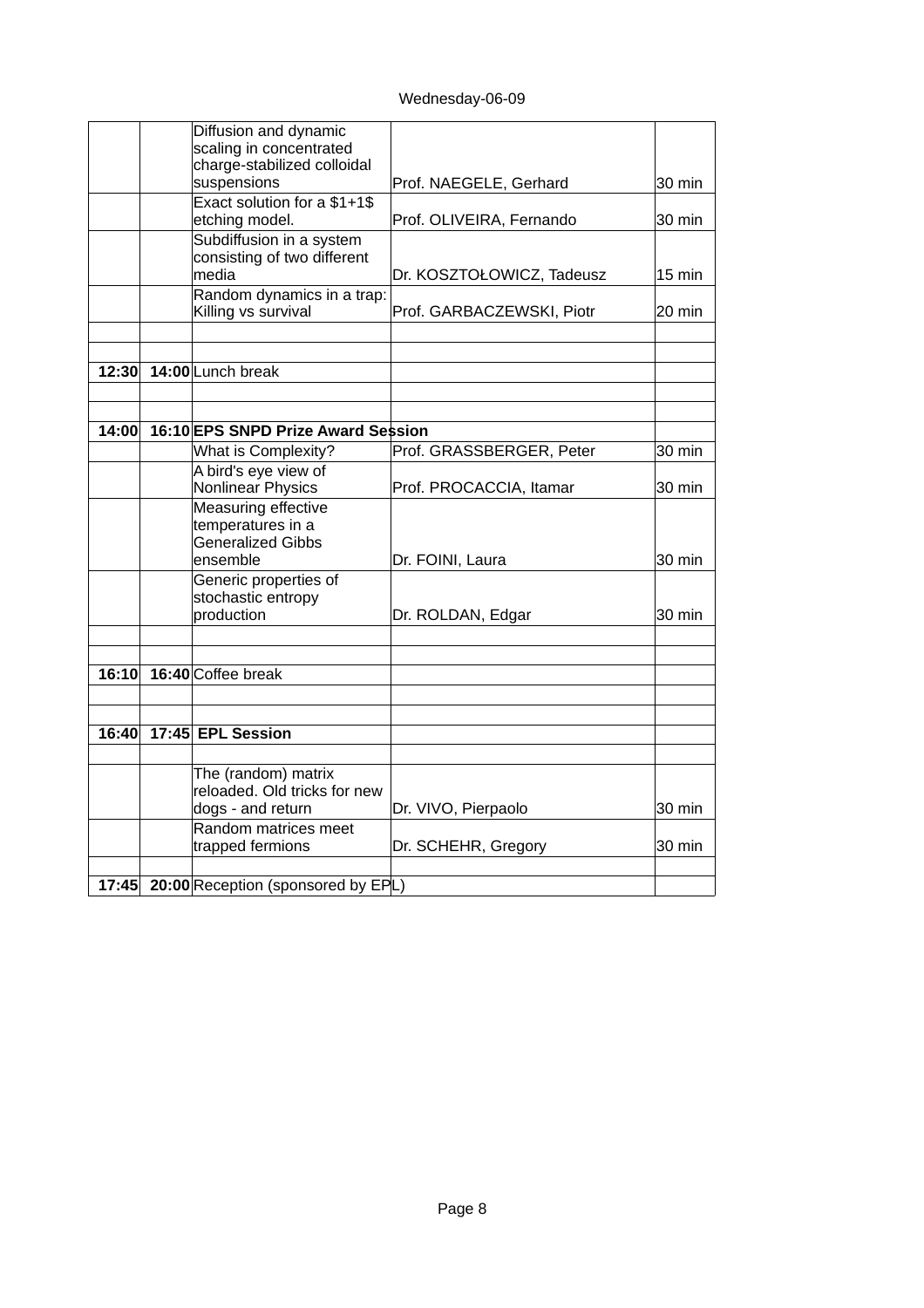# Thursday-08-09

|       | <b>Thursday</b>       | 08-09 |
|-------|-----------------------|-------|
|       |                       |       |
|       |                       |       |
| 15:30 | <b>Poster Session</b> |       |
|       | Conference Dinner     |       |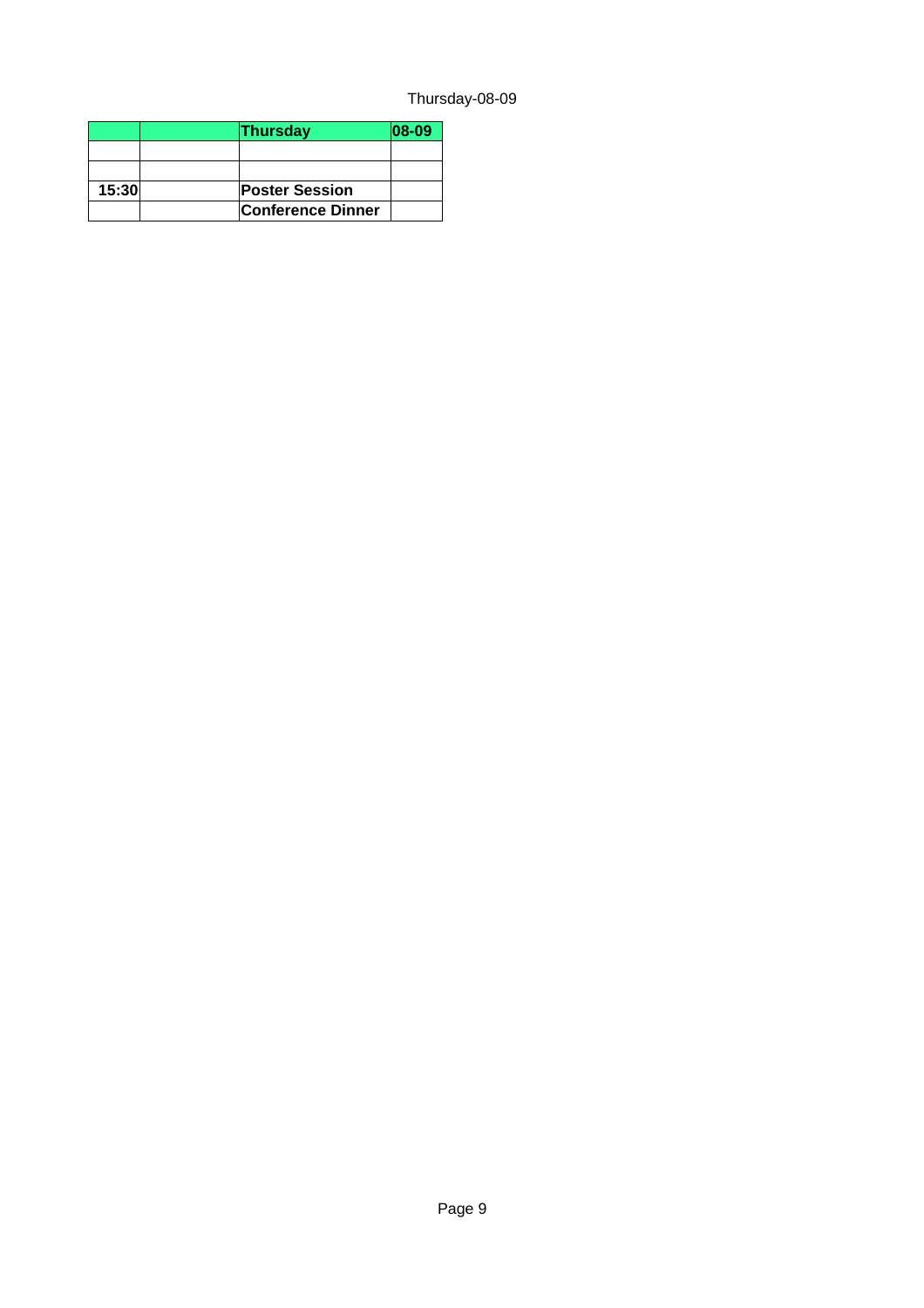# Friday-08-09

|       | <b>Friday</b>                                                | 08-09                          |                  |
|-------|--------------------------------------------------------------|--------------------------------|------------------|
|       |                                                              |                                |                  |
|       |                                                              |                                |                  |
| 09:00 | 10:30 Session A                                              |                                |                  |
|       | Individual and network                                       |                                |                  |
|       | heterogeneity in agent-<br>based models                      | Prof. TORAL, Raul              | 30 min           |
|       | Coordination games on                                        |                                |                  |
|       | networks                                                     | Prof. KLECZKOWSKI, Adam        | 20 min           |
|       | Mean-potential law in                                        |                                |                  |
|       | evolutionary games                                           | Prof. MIEKISZ, Jacek           | 20 min           |
|       | Spin-glass-like transition in                                |                                |                  |
|       | the majority vote model with<br>contrarians                  | Dr. KRAWIECKI, Andrzej         | 20 min           |
|       |                                                              |                                |                  |
|       |                                                              |                                |                  |
| 09:00 | 10:20 Session B                                              |                                |                  |
|       | A Boltzmann-Distribution-                                    |                                |                  |
|       | <b>Equivalent for Levy Noise</b>                             |                                |                  |
|       | and How it Leads to<br>Thermodynamically                     |                                |                  |
|       | <b>Consistent Epicatalysis</b>                               | Prof. BIER, Martin             | 20 min           |
|       | Stochastic processes for                                     |                                |                  |
|       | fractional kinetics with                                     |                                |                  |
|       | application to anomalous                                     |                                |                  |
|       | diffusion in living cells                                    | Dr. PAGNINI, Gianni            | $15 \text{ min}$ |
|       | Microscopic Derivation of<br>Coloured Lévy Flights in        |                                |                  |
|       | <b>Active Swimmers'</b>                                      |                                |                  |
|       | Suspensions                                                  | Dr. CAIROLI, Andrea            | $15 \text{ min}$ |
|       | Second order optimization                                    |                                |                  |
|       | may lead to Lévy walks<br>Operational method for             | Dr. KUSMIERZ, Lukasz           | $15 \text{ min}$ |
|       | fractional Fokker-Planck                                     |                                |                  |
|       | equation                                                     | Dr. GORSKA, Katarzyna          | $15 \text{ min}$ |
|       |                                                              |                                |                  |
|       |                                                              |                                |                  |
| 09:00 | <b>10:30 Session C</b>                                       |                                |                  |
|       | Bottlebrush polymers: from<br>dilute solutions to super-soft |                                |                  |
|       | rubbers                                                      | Dr. PATUREJ, Jaroslaw          | 20 min           |
|       |                                                              |                                |                  |
|       | Translational and rotational                                 |                                |                  |
|       | Brownian motion of particles                                 |                                |                  |
|       | of complex shapes                                            | Prof. EKIEL-JEZEWSKA, Maria L. | 20 min           |
|       | Forces from Temperature<br>Quenches in Thermal and           |                                |                  |
|       | <b>Active Matter</b>                                         | Dr. ROHWER, Christian          | 20 min           |
|       | Dynamics of diluted                                          |                                |                  |
|       | confined systems                                             | Dr. MALGARETTI, Paolo          | 15 min           |
|       | Temperature gradient                                         |                                |                  |
|       | induced solvent coarsening<br>around colloids                | Dr. MACIOLEK, Anna             | $15 \text{ min}$ |
|       |                                                              |                                |                  |
|       |                                                              |                                |                  |
| 10:30 | 11:00 Coffee break                                           |                                |                  |
|       |                                                              |                                |                  |